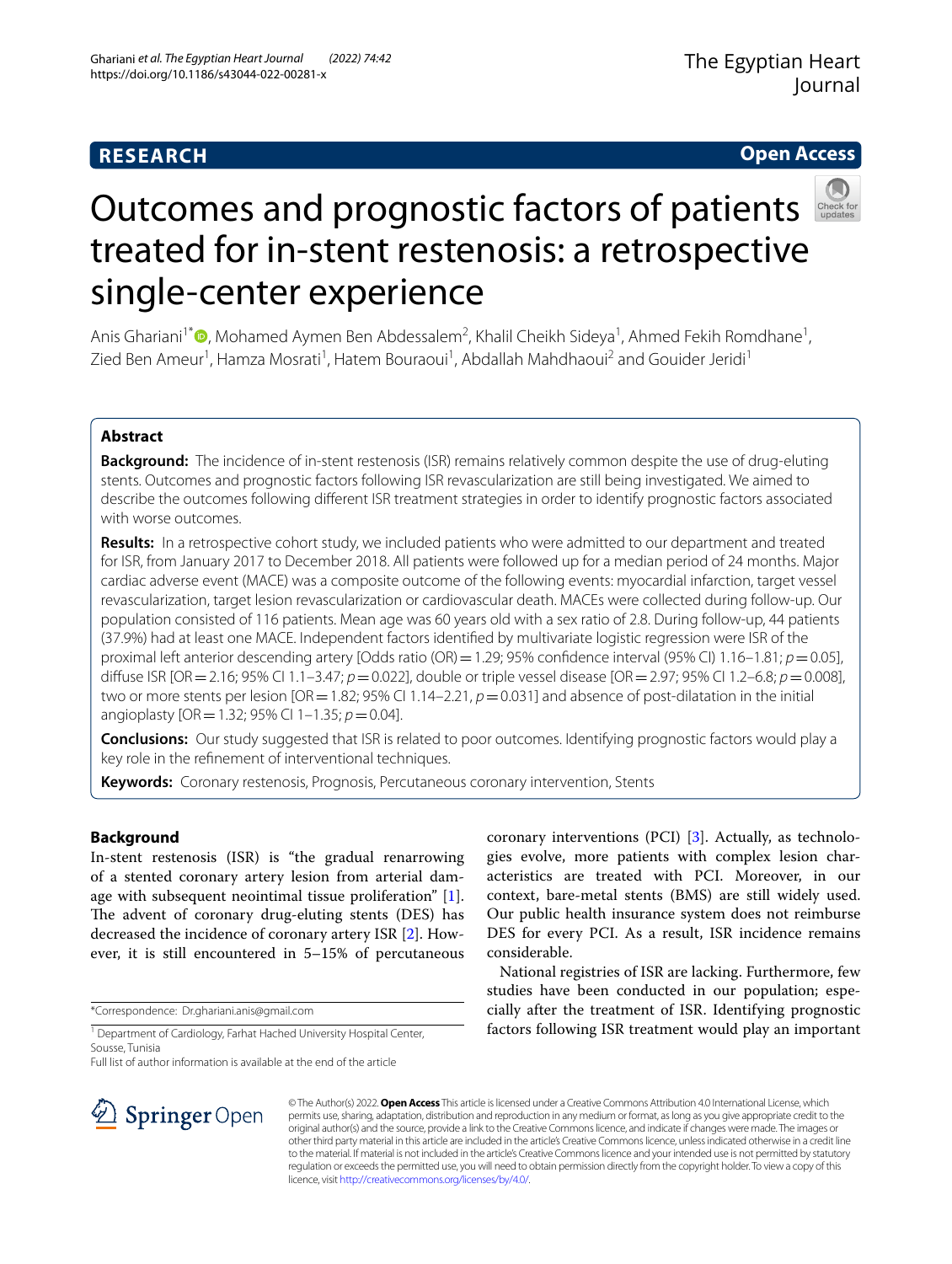role in the improvement of interventional techniques and the choice of revascularization strategies.

Under these circumstances, we sought to investigate outcomes following diferent ISR treatment strategies in order to identify prognostic factors associated with worse outcome.

# **Methods**

It was a retrospective cohort study conducted from January 2017 to December 2018 in the cardiology department of Farhat Hached university hospital center. Patients with a history of PCI admitted for recurrent chest angina were eligible for this study. We included patients with a confrmed angiographic diagnosis of ISR currently defned at >50% stenosis of a previous stented segment or up to 5 mm from the stent edges [\[4](#page-5-3)]. Patients with stent thrombosis or already treated for ISR were not included. Patients lost to 1-year follow-up were excluded. Ethical approval was obtained from Ibn El Jazzar Medical Faculty of Sousse ethic committee. An informed and written consent was obtained from each patient. Baseline characteristics and initial procedural aspects were collected from medical fles. Baseline characteristics included: age, sex, cardiovascular risk factors (diabetes mellitus, hypertension, active smoking or stopped for less than 3 years, low-density lipoprotein (LDL) cholesterol level higher than 1.4 mmol/l and family history of coronary artery disease), comorbidities (chronic kidney disease with a creatinine clearance less than 60 ml/min and heart failure) and statins therapy. Atorvastatin at 80 mg once daily or Rosuvastatin at 20 mg once daily were considered as high-dose statins therapy.

About initial procedural aspects, diameter, number and type of stents (DES or BMS) were collected. Postdilatation and procedural complications (iatrogenic coronary artery dissection and signifcant residual stenosis) were recorded. Angiographic lesions were analyzed by two-dimensional quantitative coronary angiography (2D-QCA) and reassessed by the interventional cardiologist. For ISR clinical and angiographic characteristics, delay for the diagnosis of ISR, coronary status, site and Mehran classifcation of ISR [[5\]](#page-5-4) (I: focal<10 mm, II: difuse, III: proliferative or IV: total occlusion) were collected. The choice of ISR revascularization strategy (PCI, coronary artery bypass graft surgery (CABG) or medical treatment only) was left to the interventional cardiologist. If a CABG seemed to be suitable, the decision would be made after the consultation of the heart team.

Patients were followed up for at least 12 months. Major adverse cardiac events (MACE), defned as the occurrence of myocardial infarction, target vessel revascularization, target lesion revascularization or cardiovascular death, were collected during follow-up. For statistical analysis, categorical data were presented as counts and proportions (%). Continuous data were presented as median or as mean $\pm$ standard deviation, as appropriate. Diferences between groups were evaluated using the Student t tests for continuous data. Chi-squared or Fisher exact tests (if the expected cell value was under 5) were used for categorical variables. A log-rank type test (Mantel-Cox) to compare survival distribution according to each ISR treatment strategy was used. Clinical, angiographic and procedural factors associated with the occurrence of MACEs during follow-up were identifed by univariate analysis. Independent factors were then identifed by multivariate logistic regression with a stepwise approach. Odds ratio (OR) and confdence intervals at 95% (95% CI) were calculated. All probability values were two sided and considered statistically significant if  $p < 0.05$ .

# **Results**

#### **Patients baseline characteristics**

From January 2017 to December 2018, 542 patients with a history of PCI were admitted for recurrent chest angina. Among them, 357 (65.9%) were previously treated with DES and 185 (34.1%) were treated with BMS. Confrmed ISR was noted among 116 patients (21.4%): 64 patients (17.1%) previously treated with DES and 52 patients (28.1%) previously treated with BMS. Mean age was  $60 \pm 8.5$  years old. Male patients represented 74% of the study population with a sex ratio of 2.8. Table [1](#page-1-0) illustrates baseline characteristics.

<span id="page-1-0"></span>**Table 1** Patients baseline characteristics

| <b>Characteristics</b>                                              | Total $n = 116$ (%) |
|---------------------------------------------------------------------|---------------------|
| Sex, male                                                           | 86 (74%)            |
| Cardiovascular risk factors                                         |                     |
| Diabetes mellitus                                                   | 64 (55.2%)          |
| Hypertension                                                        | 72 (62.1%)          |
| Smoking (or stopped for less than 3 years)                          | 70 (60.3%)          |
| IDI-cholesterol > 1.41 mmol/l                                       | 50 (43.9%)          |
| Family history of coronary artery disease                           | 13 (11.2%)          |
| Comorbidities                                                       |                     |
| Chronic kidney disease (creatinine clear-<br>$ance < 60$ ml/min $)$ | 47 (40.5%)          |
| Heart failure                                                       | $9(7.7\%)$          |
| Statins therapy                                                     |                     |
| High-dose statins therapy*                                          | 32 (27.6%)          |

*LDL* low-density lipoprotein, *LVEF* left ventricular ejection fraction \*Atorvastatin 80 mg once daily or Rosuvastatin 20 mg once daily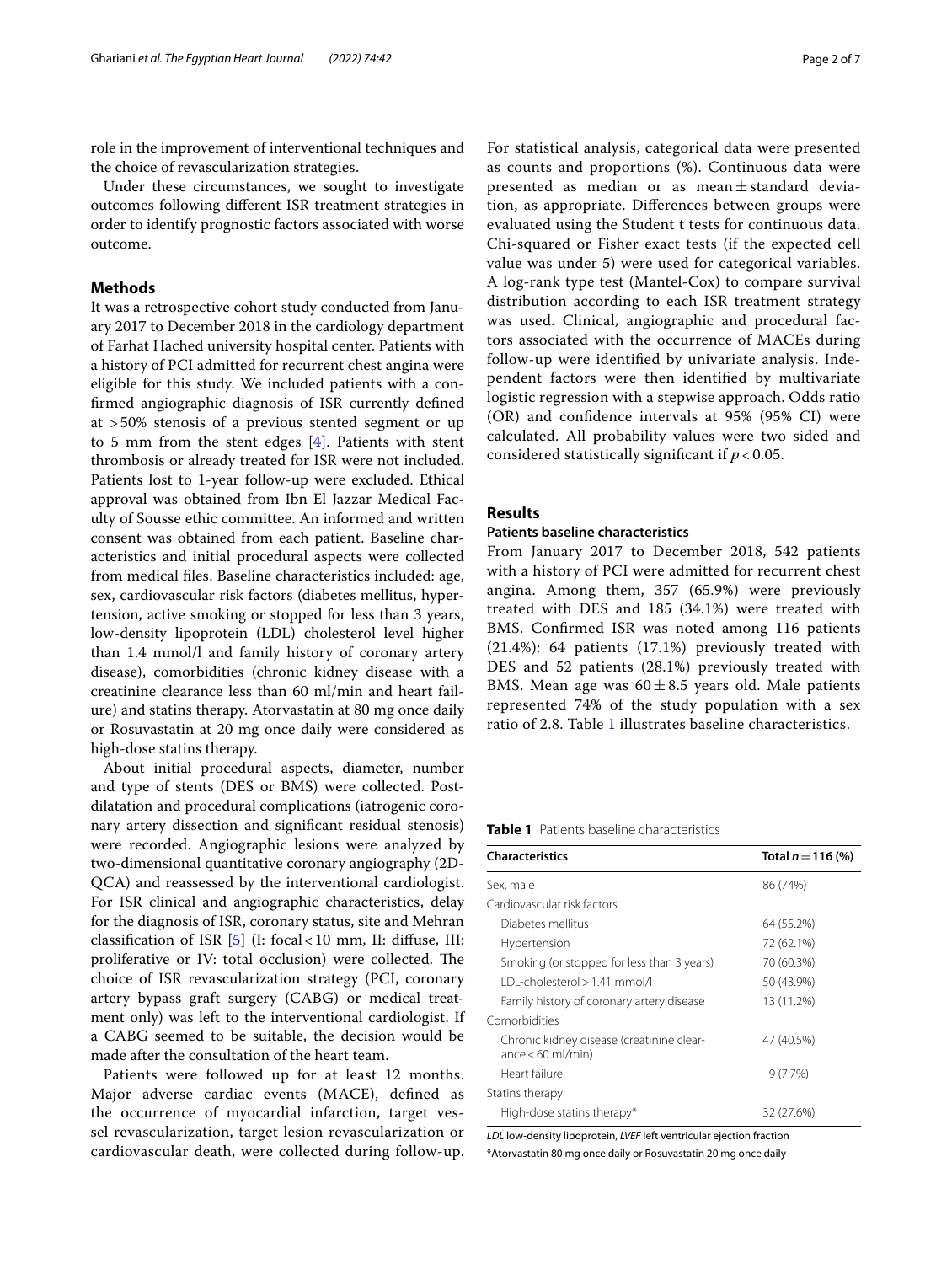## **Technical aspects of the initial angioplasty**

Nineteen patients (16.4%) had more than two stents in the site of the ISR. The diameters of stents varied from 2.25 to 4 mm. The median diameter was 3 mm. All of DES were second generation and third generation. Everolimus-eluting stents were used for 31 patients (26.7%) of the cases, followed by Sirolimus-eluting stents: 19 patients (16.3%) and Zotarolimus-eluting stents: 4 patients (3.4%). Third generation bioabsorbable polymer stents were used for 17 patients (14.6%). Post-dilatation in the initial angioplasty was performed with 29 patients (25%). We reported 3 cases (2.6%) of iatrogenic coronary artery dissection, 5 cases (4.3%) of no-refow and 6 cases (5.2%) of signifcant residual stenosis.

## **Clinical and angiographic characteristics of ISR**

Mean delay between ISR diagnosis and initial angioplasty was 10.8 months with a median of 7 months. Early ISR, occurring in less than 6 months, was noted among 30 patients (25.9%). We noticed that 53 ISR (45.7%) occurred in the left anterior descending artery (LAD), mainly in the proximal LAD:  $25$  cases  $(21.6%)$ . The right coronary artery was the site of 40 ISR (34.5%) while the circumfex artery and the left main were concerned in 18 (15.5%) and 5 (4.3%) cases, respectively. Difuse ISR was the most frequent presentation: 52 patients (44.8%) while focal ISR concerned 40 patients (34.5%). Proliferative ISR occurred among 19 patients (16.4%) and total occlusive ISR were recorded in 5 patients (4.3%). Forty-six patients (39.7%) had a single vessel disease, 40 patients (34.9%) had a double vessel disease and 30 patients (25%) had a triple vessel disease.

#### **ISR treatment strategy**

Trans-radial access route was used among 72 patients (62.1%). ISR adopted treatment modalities were as follows: 85 patients (73.3%) were treated with PCI; DES was used with 48 patients (41.4%) and drug-eluting balloon was used with 37 patients (31.9%); ffteen patients (13.8%) had undergone CABG and sixteen patients (12.7%) had received medical treatment only.

# **Outcomes of treated ISR**

All of our patients were followed up for a median period of 24 months [1–51 months]. MACEs were reported among 44 patients (37.9%) as resumed in Table [2](#page-2-0). We reported similar MACEs rates following the use of DES and DEB: 33.3% and 40.5%, respectively,  $p = 0.468$ . We reported MACEs in two patients only among 16 who had undergone CABG, which is signifcantly less compared with patients treated with PCI (DES or DEB) (12.5% vs. 36.5%,  $p = 0.044$ ). MACEs rates were higher in the group of patients who received medical treatment alone compared with patients treated with PCI or CABG (73.3% vs. 29.7%, *p*<0.001). Figure [1](#page-3-0) represents MACE-free survival rates according to ISR treatment strategy. A log-rank type test (Mantel-Cox) showed a signifcant diference of survival following diferent ISR treatment strategy with *p*=0.002 (Table [3](#page-3-1)).

## **Prognostic factors associated with worse outcome**

Factors associated with higher rates of MACEs during follow-up are resumed in Table [4](#page-4-0). They were divided into four groups: clinical characteristics, angiographic ISR characteristics, technical aspects of the initial angioplasty and ISR treatment strategy. Independent factors identifed by multivariate logistic regression were ISR of the proximal LAD [OR=1.29; 95% CI 1.16–1.81; *p*=0.05], difuse ISR [OR=2.16; 95% CI 1.1–3.47; *p*=0.022], triple or double vessel disease [OR=2.97; 95% CI 1.2–6.8;  $p=0.008$ ], two or more stents per lesion [OR = 1.82; 95%] CI 1.14–2.21;  $p=0.031$ ] and absence of post-dilatation in the initial angioplasty  $[OR=1.32; 95% \text{ CI } 1-1.35;$  $p = 0.04$ .

# **Discussion**

#### **Frequency of ISR**

In our study, the frequency of ISR with BMS was 28.1% versus 17.1% with DES. In the European BENESTENT

```
Table 2 Major adverse cardiac events during follow-up
```

| Event                                 | N(%        | Occurrence delay (months)<br>mean/median $\pm$ SD [min-<br>max] |  |  |
|---------------------------------------|------------|-----------------------------------------------------------------|--|--|
| <b>Total MACEs</b>                    | 44 (37.9%) | 15/17±11.9 [1-51]                                               |  |  |
| Myocardial infarction (MI)            | 30 (25.9%) | $20.5/18 \pm 11.9$ [2-51]                                       |  |  |
| Target vessel revascularization (TVR) | $5(4.3\%)$ | $22.5/24 \pm 10.9$ [1-51]                                       |  |  |
| Target lesion revascularization (TLR) | 24 (20.9%) | $20.4/24 \pm 11.9$ [1-51]                                       |  |  |
| Deaths                                | 11 (9.5%)  | $22.9/24 \pm 10.9$ [1-51]                                       |  |  |
|                                       |            |                                                                 |  |  |

*MACEs* major adverse cardiac events, *max* maximum months, *min* minimum months, *SD* standard deviation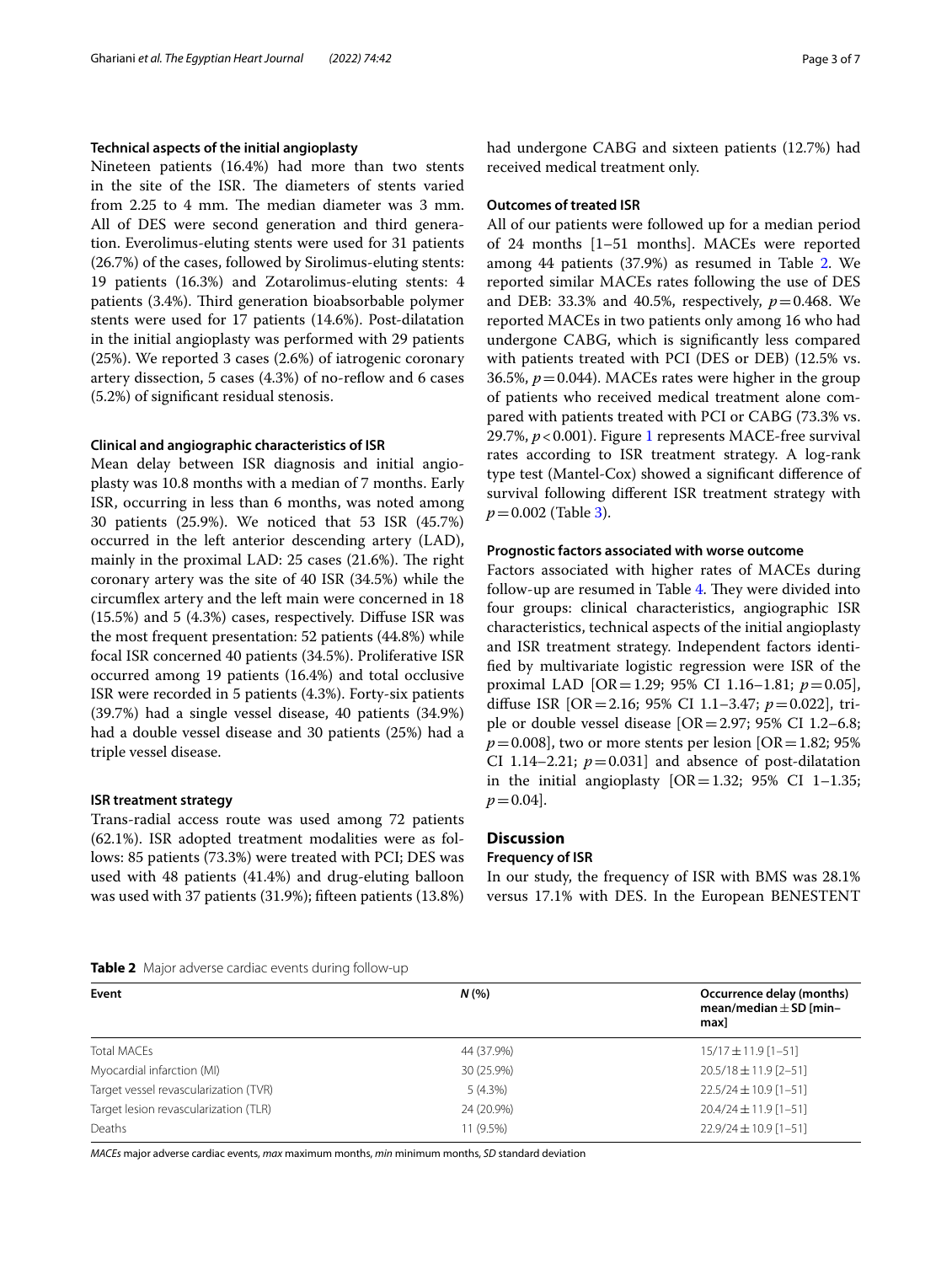

<span id="page-3-1"></span><span id="page-3-0"></span>**Table 3** Log-rank type test to compare survival according to each ISR restenosis treatment modality

|                       | Khi-deux | ddl | p value |
|-----------------------|----------|-----|---------|
| Log-rank (Mantel-Cox) | 16.844   |     | 0.002   |

study [[6\]](#page-5-5) and the North American STRESS study [\[7](#page-5-6)], rates of angiographic ISR at 6 months were 22% and 31.6%, respectively. In the EPISTENT study [[8](#page-6-0)] using more recent stenting techniques, the 6-month angiographic restenosis rate was 8.7%. Morice et al. [[9\]](#page-6-1), Windecker et al. [\[10\]](#page-6-2), and Stone et al. [[11](#page-6-3)] found an ISR rate of 10%, after using DES. In a recently published study, Moussa et al. [[12](#page-6-4)] explored trends and outcomes of ISR and found incidences of ISR at 5% for DES and 16% for BMS. Our results showed slightly higher rates of ISR with both DES and BMS compared to recent studies. Actually, patients treated with DES in our department have higher cardiovascular risk factors especially diabetes mellitus. Compared with other studies, we found that our population is younger, but with a higher frequency of cardiovascular risk factors, mainly diabetes mellitus. Besides, our population has a higher number of chronic kidney disease and heart failure. This can, in part, explain the higher frequency of ISR in our population.

# **Mid‑term outcomes of treated ISR**

In our study, MACEs were reported among 44 patients (37.9%). MACEs rates during follow-up were similar to DES and DEB (33.3% and 40.5%, respectively,  $p=0.468$ ). Kawamoto et al. [\[13](#page-6-5)] also found comparable rates of MACEs following the treatment of ISR with DES and DCB. One-year and two-year MACEs rates were, respectively: DES: 14.0% versus DCB: 12.3% and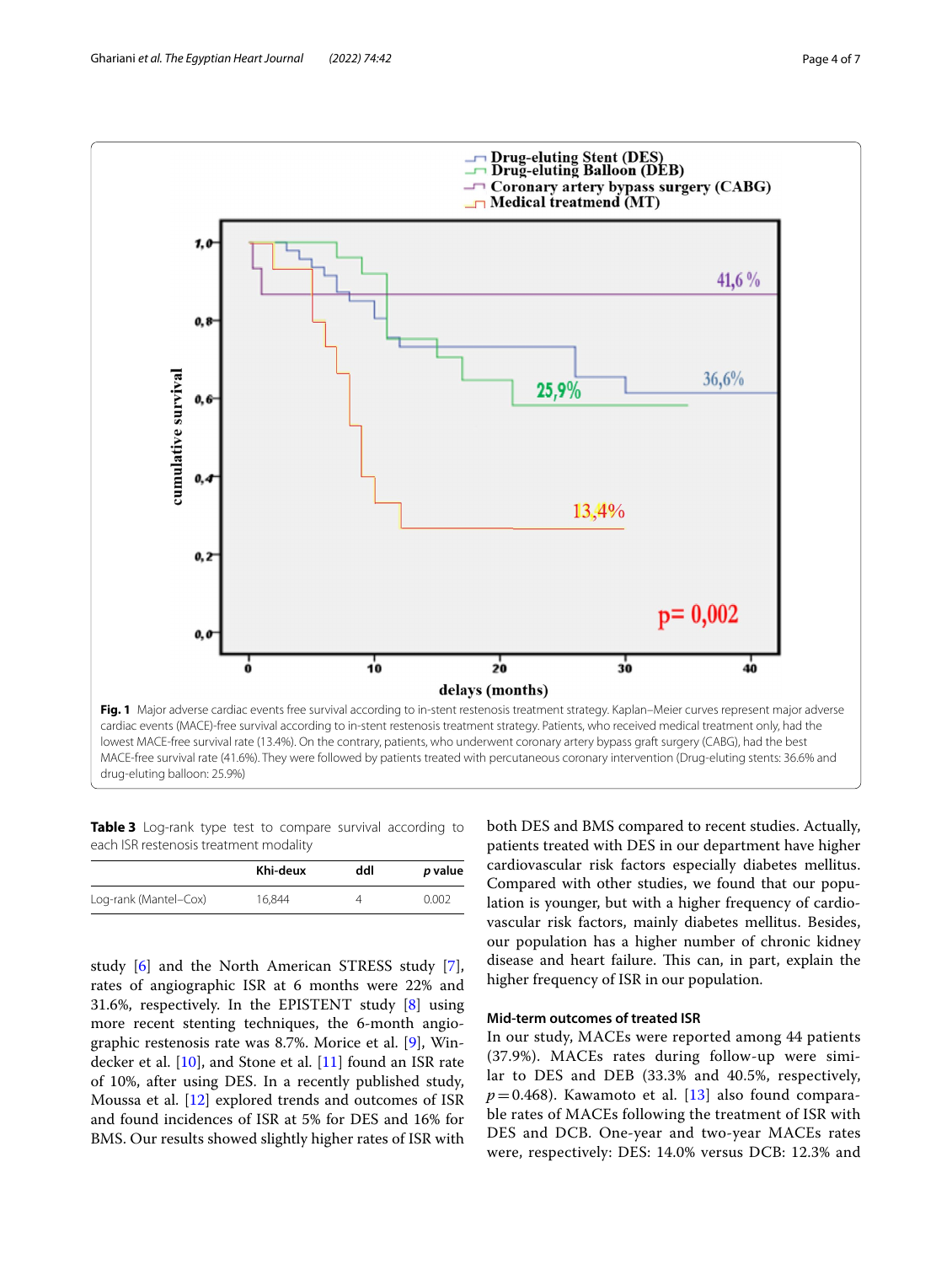<span id="page-4-0"></span>**Table 4** main predictors of major adverse cardiac events during follow-up identifed with univariate analysis

|                                                  | % of MACEs         | p value |
|--------------------------------------------------|--------------------|---------|
| Clinical characteristics                         |                    |         |
| Hypertension                                     | 58% versus 23.2%   | 0.049   |
| I DI-cholesterol > 1.4 mmol/l                    | 38.7 versus 18.9%  | 0.02    |
| Absence of high-dose statins therapy*            | 17.9% versus 5.48% | 0.03    |
| Angiographic ISR characteristics                 |                    |         |
| Early ISR $(< 6$ months)                         | 18.1% versus 6.4%  | 0.042   |
| ISR of the proximal LAD                          | 14.6% versus 8.9%  | 0.032   |
| Diffuse ISR                                      | 31% versus 10.3    | 0.05    |
| ISR occurring on a BMS                           | 32.7% versus 20.6% | 0.03    |
| Coronary status: triple or double vessel disease | 17.8% versus 4.8%  | 0.016   |
| Technical aspects of the initial angioplasty     |                    |         |
| Two or more stents per lesion                    | 41.5% versus 19.1% | 0.045   |
| Absence of post-dilatation                       | 25.8% versus 3.4%  | 0.037   |
| ISR treatment strategy                           |                    |         |
| Medical treatment only                           | 18.8% versus 8.1%  | 0.046   |

*BMS* bare-metal stent, *CABG* coronary artery bypass graft surgery, *DEB* drug-eluting balloon, *DES* drug-eluting stent, *ISR* in-stent restenosis, *LAD* left anterior descending artery, *MACE* major adverse cardiac events, *vs* versus

\*Atorvastatin less than 80 mg once daily or Rosuvastatin less than 20 mg once daily

DES 28.8% versus DCB 43.5%, *p*=0.21. CABG still has a place for the treatment of ISR. In our population, 16 patients had undergone CABG surgery. We reported less MACEs during follow-up in the group of patients treated with CABG compared with patients treated with DES or DEB. Moustapha et al. [\[14\]](#page-6-6) followed up for 2 years 510 symptomatic patients with ISR treated with various percutaneous therapies or CABG. The 2-year mortality was identical in both groups. However, the rate of target vessel revascularization or target lesion revascularization was higher after percutaneous techniques (33% vs. 8%, respectively,  $p = 0.05$ ) which is similar to our results.

In our study, 16 patients (12.7%) received medical treatment alone. They were patients with multi-vessel disease not accessible for PCI. They had also high surgical risk, and CABG was not an option for them. Higher rates of MACEs were reported among these patients compared with patients treated with PCI or CABG (73.3% vs. 29.7%,  $p < 0.001$ ). This can be explained by the persistence of non-revascularized coronary lesions.

Coronary angiography was the only way to diagnose and treat ISR. This can explain, in part, the high rate of secondary events in our series compared to those of the literature. Actually, the use of intra-coronary imaging for the diagnosis and treatment of ISR has been proven to signifcantly decrease the rate of secondary events as the commonest cause of DES restenosis is under sizing of the stent  $[15]$ . In fact, intra-coronary imaging allows the interventional cardiologist to assess correctly the

deployment of the stent, and thus, he can optimize the angiographic result and prevent further ISR.

# **Prognostic factors associated with worse outcome** *Hypertension*

In our study, we reported a higher rate of MACEs in hypertensive patients compared with normotensive patients (58% versus 23.2%;  $p = 0.049$ ). Similarly, Kastrati et al. [\[16](#page-6-8)] showed that hypertension is independently correlated to the recurrence of angiographic ISR at 6 months with an OR of 1.21 ( $p=0.009$ ). However, Siontis et al. [[17\]](#page-6-9) did not identify a relationship between hypertension and ISR or the occurrence of MACE after treatment of ISR. Similarly, Kawamoto et al. [[13\]](#page-6-5) and Cassese et al. [[18\]](#page-6-10) did not find high blood pressure to be predictive of the occurrence of MACE after treatment of ISR. This may be explained by the poor control of blood pressure levels in our population.

## *Dyslipidemia*

Dyslipidemia is a well-established cardiovascular risk factor. Many studies have suggested that elevated cholesterol, triglyceride, LDL-cholesterol and lipoprotein levels are correlated with a signifcant risk of ISR [\[19](#page-6-11)]. However, the limitation of these studies was that they have included a small number of patients who presented with acute coronary syndrome with variable lipid levels. Two randomized studies (Lovastatin Restenosis Trial [[20\]](#page-6-12) and FLARE [[21](#page-6-13)]) confirmed the absence of a relationship between high lipid levels and the occurrence of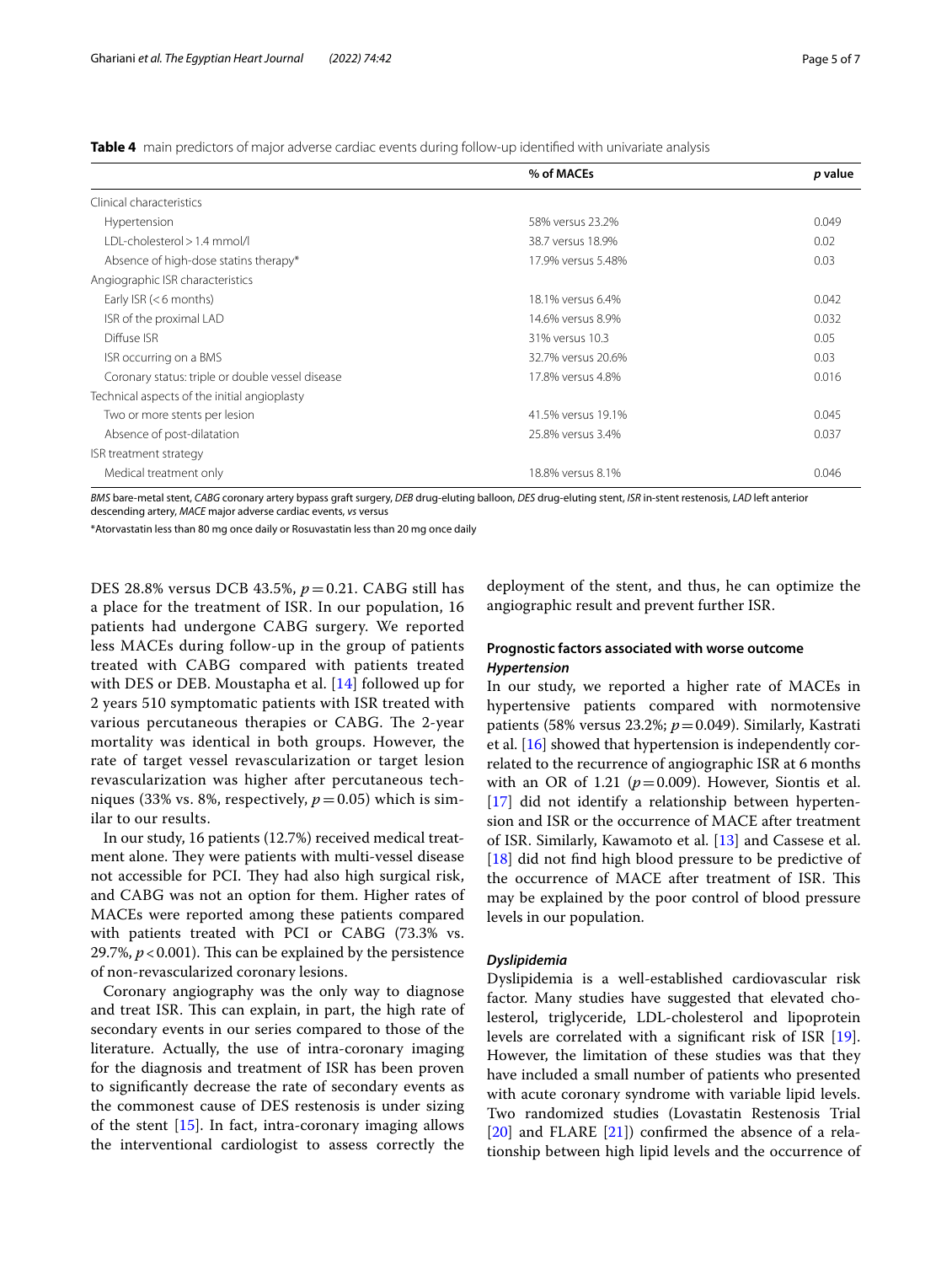MACE after the treatment of ISR. In our study, we found a higher rate of secondary events in the group of patients with high levels of LDL-cholesterol (38.7% vs. 18.9%;  $p = 0.02$ ).

# *ISR of the LAD*

Kastrati et al. [[22\]](#page-6-14) has shown that LAD stenting is an independent predictor of TLR after ISR treatment at 6 months. Our study is in line with these fndings, where ISR of the proximal LAD is associated with a higher rate of MACEs ( $p = 0.04$ ).

# *Absence of post‑dilatation*

Several studies have suggested that high optimization pressures do not afect clinical (occurrence of MACEs) and angiographic outcomes after stenting [[23\]](#page-6-15). On the other hand, Rhee et al. [[24\]](#page-6-16) concluded that fully optimized angioplasty with prolonged inflation and sufficient post-dilation may play a key role in reducing TLR. In our study, we concluded that the absence of post-dilatation was an independent predictor of MACEs during followup after multivariate logistic regression  $[OR=1.35, 95%$ CI 1.00-1.32,  $p = 0.04$ .

#### **Limits of the study**

The main limit of our study was the lack of intra-coronary imaging devices (intravascular ultrasound or optical coherence tomography). These devices are essential to identify the mechanism and patterns of ISR. Fractional flow reserve was also lacking in our center. Severity of lesions was judged visually by the interventional cardiologist or referred for a stress test.

Moreover, it was a retrospective cohort study and the number of patients was limited compared to large published studies.

Furthermore, stent length has not been included in our study as it may represent a signifcant predictor of ISR.

## **Conclusions**

Our study suggests that ISR is a serious complication of coronary angioplasty with poor outcomes. Aggressive risk factors modifcation, exclusive use of DES and PCI optimization would lower signifcantly the burden of this complication.

#### **Abbreviations**

BMS: Bare-metal stent; CABG: Coronary artery bypass graft; CI: Confdence interval; DES: Drug-eluting stent; ISR: In-stent restenosis; LAD: Left anterior descending artery; MACE: Major adverse cardiac events; OR: Odds ratio; PCI: Percutaneous coronary intervention.

#### **Acknowledgements**

Not applicable.

#### **Author contributions**

HB, AM and GJ studied the conception and design. HM, ZBA and AFR collected data for the study. AG, KCS and MABA have analyzed and interpreted results. AG and MABA prepared the draft manuscript. HB, AM and GJ critically revised the manuscript for important intellectual content. All authors approved the fnal version of the manuscript and agreed both to be personally accountable for the author's own contributions and to ensure that questions related to the accuracy or integrity of any part of the work, even ones in which the author was not personally involved, are appropriately investigated, resolved, and the resolution documented in the literature. All authors read and approved the fnal manuscript.

#### **Funding**

This research did not receive any specifc grant from funding agencies in the public, commercial, or not-for-proft sectors.

#### **Availability of data and materials**

The data that support the fndings of this study are available from medical fles stored in the Farhat Hached hospital central archive. Restrictions apply to the availability of these data, which were used under license for the current study, and so are not publicly available. Data are however available from the authors upon reasonable request and with permission of the chief of cardiology department.

#### **Declarations**

#### **Ethics approval and consent to participate**

Ethical approval was obtained from Ibn El Jazzar Medical Faculty of Sousse ethic committee. Consent to participate is not required due to the retrospective nature of the study.

#### **Consent for publication**

Not applicable.

#### **Competing interests**

The authors declare that they have no competing interests.

#### **Author details**

<sup>1</sup> Department of Cardiology, Farhat Hached University Hospital Center, Sousse, Tunisia. <sup>2</sup> Research Laboratory LR14ES05 of Cardio-Pulmonary System Interactions, Ibn El Jazzar Medical Faculty of Sousse, Sousse, Tunisia.

## Received: 8 November 2021 Accepted: 12 May 2022 Published online: 21 May 2022

#### **References**

- <span id="page-5-0"></span>1. Dangas GD, Claessen BE, Caixeta A, Sanidas EA, Mintz GS, Mehran R (2010) In-stent restenosis in the drug-eluting stent era. J Am Coll Cardiol 56(23):1897–1907
- <span id="page-5-1"></span>2. Garg S, Bourantas C, Serruys PW (2013) New concepts in the design of drug-eluting coronary stents. Nat Rev Cardiol 10(5):248–260
- <span id="page-5-2"></span>3. Cassese S, Byrne RA, Tada T, Pinieck S, Joner M, Ibrahim T et al (2014) Incidence and predictors of restenosis after coronary stenting in 10 004 patients with surveillance angiography. Heart 100(2):153–159
- <span id="page-5-3"></span>4. Kokkinidis DG, Waldo SW, Armstrong EJ (2017) Treatment of coronary artery in-stent restenosis. Expert Rev Cardiovasc Ther 15(3):191–202
- <span id="page-5-4"></span>5. Mehran R, Dangas G, Abizaid AS, Mintz GS, Lansky AJ, Satler LF et al (1999) Classifcation and implications for long-term outcome. Circulation 100:1872–1878
- <span id="page-5-5"></span>6. Serruys PW, de Jaegere P, Kiemeneij F, Macaya C, Rutsch W, Heyndrickx G et al (1994) A comparison of balloon-expandable-stent implantation with balloon angioplasty in patients with coronary artery disease. Benestent Study Group. N Engl J Med 331(8):489–495
- <span id="page-5-6"></span>7. Fischman DL, Leon MB, Baim DS, Schatz RA, Savage MP, Penn I et al (1994) A randomized comparison of coronary-stent placement and balloon angioplasty in the treatment of coronary artery disease. Stent Restenosis Study Investigators. N Engl J Med 331(8):496–501